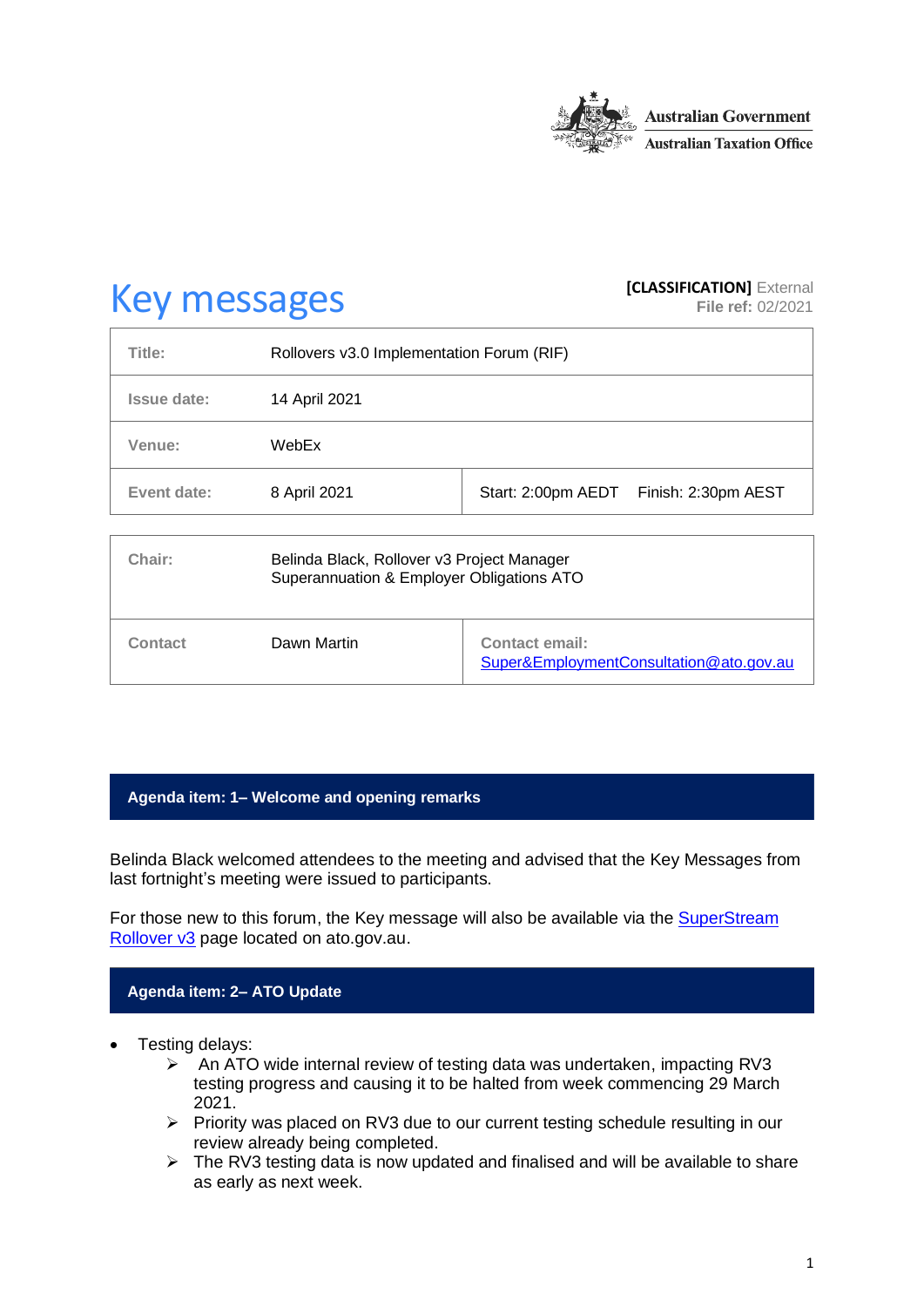- ➢ We have commenced updating the EVTE environment to align to the new test data and anticipate testing to re-commence on Monday 26 April 2021.
- For those who are planning to deploy into production over a weekend:
	- $\triangleright$  We can confirm that the ATO does not undertake any batch runs after 7pm Friday and before 2am Monday (contributions). The EPF batch runs 11am weekdays, our other batches run at 7pm Monday to Friday and therefore no weekend support is expected to be required or provided.
	- $\triangleright$  We will include this information in the SuperStream Rollover v3 implementation and onboarding information document.

**Action item:** If the fund deploys over the weekend, they would expect the Monday run to be in the correct rollover version (RV3) as per the FVS. Can the ATO confirm it will read the rollover version in real time?

#### POST MEETING UPDATE:

For ATO to fund transaction batch runs (G2B) fund certification details will be taken at the time the batch commences. E.g. if a batch begins on the 21st of the month and the fund is certified on the 21st for version 2 then the transactions will be generated in version 2.

G2B message are sent out on the same day as the batch run. If that message receives an unsuccessful technical receipt it will be re-triggered straight from the SBR. If this occurs on the same night that a fund moves to RV3, that fund will receive a RV2 message after they have cut over to RV3.

- Documentation update:
	- ➢ G2B and B2B Orchestration Plans are now available on the [SuperStream](https://www.ato.gov.au/Super/Sup/SuperStream-Rollover-v3/)  [Rollover v3](https://www.ato.gov.au/Super/Sup/SuperStream-Rollover-v3/) web page.
	- ➢ Readiness schedules will be continuously updated on a weekly basis, industry to advise of any schedule changes ASAP.
	- $\triangleright$  Cohort Schedule planning to be published by the end of next week. This will be updated and published fortnightly as dates change to align to these fortnightly meetings.
- [ATO Superannuation Dashboard](https://www.ato.gov.au/Super/APRA-regulated-funds/In-detail/APRA-resources/Guide-to-using-the-ATO-Superannuation-Dashboard/) provides information about the availability and performance of our superannuation services and we encourage you to subscribe for updates on services performance. We will also include a link in the weekly updates.

#### **Agenda item: 3– Industry update and questions**

- Can we confirm that industry cannot commence testing in EVTE for two weeks, is this the earliest?
	- ➢ Belinda Black confirmed testing can commence from 26 April 2021 and that we will update the weekly report to advise industry if testing can commence any earlier.
- How can industry engage with the ATO to obtain the test data?
	- ➢ Email your request to [SuperStreamStandards@ato.gov.au](mailto:SuperStreamStandards@ato.gov.au)
	- $\triangleright$  POST MEETING UPDATE test data can now be obtained:
		- DSPs and Gateways (authentication required) [https://developer.sbr.gov.au/collaborate/display/DSD/Superannuation+resource](https://developer.sbr.gov.au/collaborate/display/DSD/Superannuation+resources) [s](https://developer.sbr.gov.au/collaborate/display/DSD/Superannuation+resources)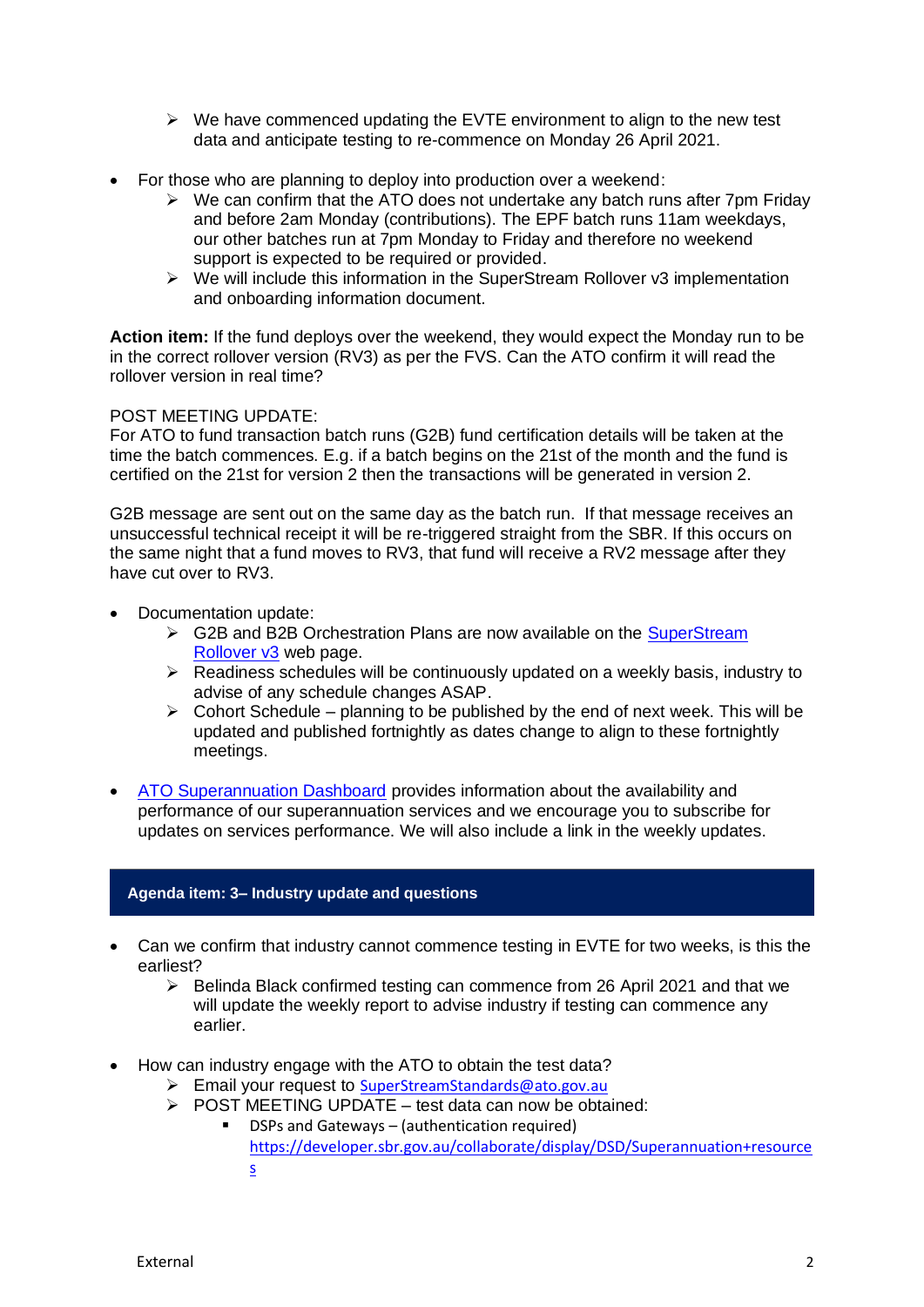- **E** All [SuperStream Rollovers V3 Test Data Scenario](https://softwaredevelopers.ato.gov.au/sites/default/files/2021-04/SuperStream_RolloversV3_Test_Data_Scenario_V1.0.xlsx)
- Will those entities that had to stop mid-test or who had already completed their testing need to test again with the new data?
	- $\triangleright$  No if you had completed your testing you are not required to go back and test with the new data. If you had to stop mid-test, you will not need to re-test the scenarios you had completed.
- When will the new services (SVS) be displayed on the main ATO Superannuation Dashboard for performance and availability?
	- $\triangleright$  We need to test the monitoring of production traffic in these two new services. They will be added to the dashboard once the first funds have onboarded to RV3 and started using the services. This is likely to occur in late April, early May.
	- $\triangleright$  The services will be added to upcoming maintenance at the same time and we will advise industry when this is available via this forum.
- Is the ATO expecting lots of changes to the readiness schedule, are you seeing dependencies between the gateways and their funds?
	- $\triangleright$  Yes any changes to dates received are being updated on a weekly basis. This delay in testing will likely result in some funds having to push out their current planned dates due to their Gateways now not being able to finalise their testing.
- Can you clarify what the 26 April means for testing clearly differentiate between this testing date and inter-operability testing?
	- $\triangleright$  The ATO acknowledges the impact of EVTE being unavailable until the 26 April. This will have an impact on those gateways who have not yet completed their inter-operability testing which in turn may have an impact on funds and administrators wishing to undertake integration testing with those gateway(s).
- How many gateways is the ATO waiting on to complete testing?
	- $\triangleright$  We have three in progress and three yet to commence testing. Michelle from GNGB advised that the inter-operability testing between gateways is likely to be completed before the EVTE testing data is ready as they are 70% through.
	- ➢ For Peer to peer testing, funds only require 2 gateways and funds need to ensure their gateway is ready.
	- ➢ ATO confirmed three gateways were ready (to commence testing) and had to stop testing due to the test data review. All six gateways will be able to either commence or re-commence testing from the 26 April.
- How long is it taking gateways to get through testing?
	- $\triangleright$  ATO expects it to take approximately a week.

#### **Agenda item: 4– Issues register**

No updates

#### **Agenda item: 5– Lessons learned**

No updates